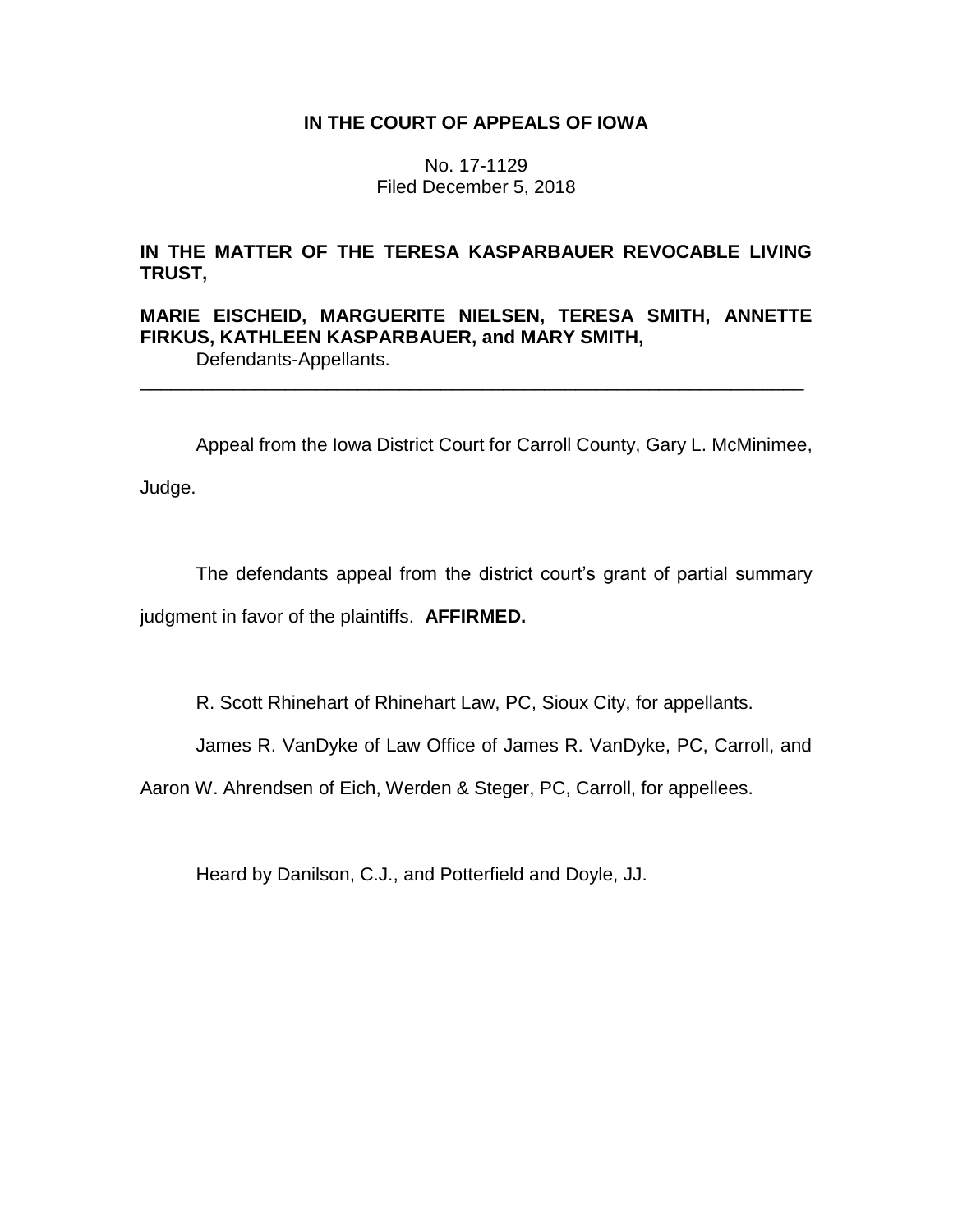### **POTTERFIELD, Judge.**

 $\overline{a}$ 

The six named appellants are siblings and beneficiaries of their deceased mother's trust—the Teresa Kasparbauer Revocable Living Trust. In a previous action, three of Teresa Kasparbauer's grandchildren—the children of a seventh sibling, Shirley Kerber—sued the six siblings<sup>1</sup> for a  $1/7$  share of the trust. The district court awarded them the share, and we affirmed. *See Kerber v. Eischeid*, No. 15-1249, 2016 WL 1696929, at \*10 (Iowa Ct. App. Apr. 27, 2016).

Our supreme court denied the siblings' request for further review, and procedendo issued. The grandchildren then filed a second action in district court, asking the court to take jurisdiction of the trust, remove siblings Marie and Marguerite as trustee and successor trustee respectively, order an accounting, and stay further distributions or spending of trust assets (unless court approved). The district court granted each of the requests when it granted their motion for partial summary judgment. The trust and siblings then filed this appeal.

Here, the trust and siblings argue: (1) the trust's due process rights were violated because the trust was not a named party and did not have notice of the first action, (2) the statute of limitations in Iowa Code section 633A.3108 (2017) prevents the grandchildren from bringing the second action, (3) the district court violated the constitutional rights of the trust when it granted the grandchildren's motion for partial summary judgment, and (4) the doctrine of collateral estoppel

 $1$  Originally, the grandchildren also sued their uncle Paul. He moved to be dismissed from the first action, and the grandchildren did not resist it. Paul is not party to the second action.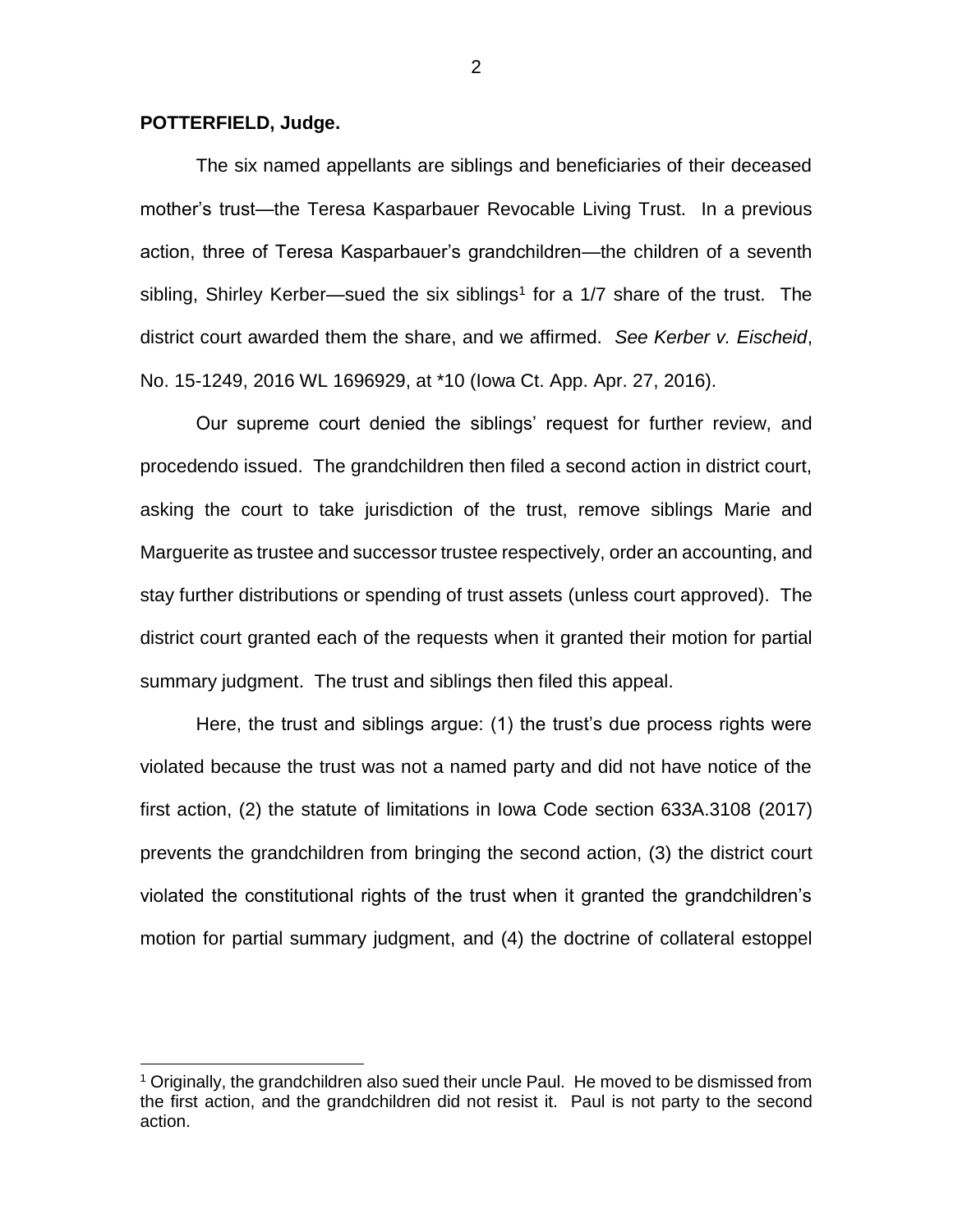and res judicata prevents the grandchildren from raising claims against the trust that they initially raised against the siblings in the first action.

#### **I. Background Facts and Proceedings.**

The grandchildren filed the action at issue in this appeal in February 2017. They advised the court they had been declared 1/7 beneficiaries of the Teresa Karparbauer Trust and asked the court to invoke jurisdiction over the trust pursuant to Iowa Code section 633A.6101(1); to order a full accounting of the trust, to require Marie and Marguerite to reimburse the trust all of the assets they spent themselves—including the more than \$100,000 in legal fees paid for the first action; to remove Marie and Marguerite as trustee and successor trustee; and to compel distribution and resolution of the trust, which, by its terms, was meant to be distributed within two years from the date of Teresa's death.

The siblings and trust responded by filing a motion to dismiss the petition. They asserted that the grandchildren's claims were barred by the statute of limitations in sections 633A.3108 and .3109. They also maintained that collateral estoppel and res judicata barred the grandchildrens' claims, as they "have previously attempted to establish their rights to damages against Marie Eischeid and Marguerite Nielson but failed to prove damages at trial."

The court set a hearing on the motion to dismiss, and the grandchildren resisted the motion. They argued that they were not challenging the validity of the trust but rather the internal affairs of the trust; they maintained their petition was timely.

3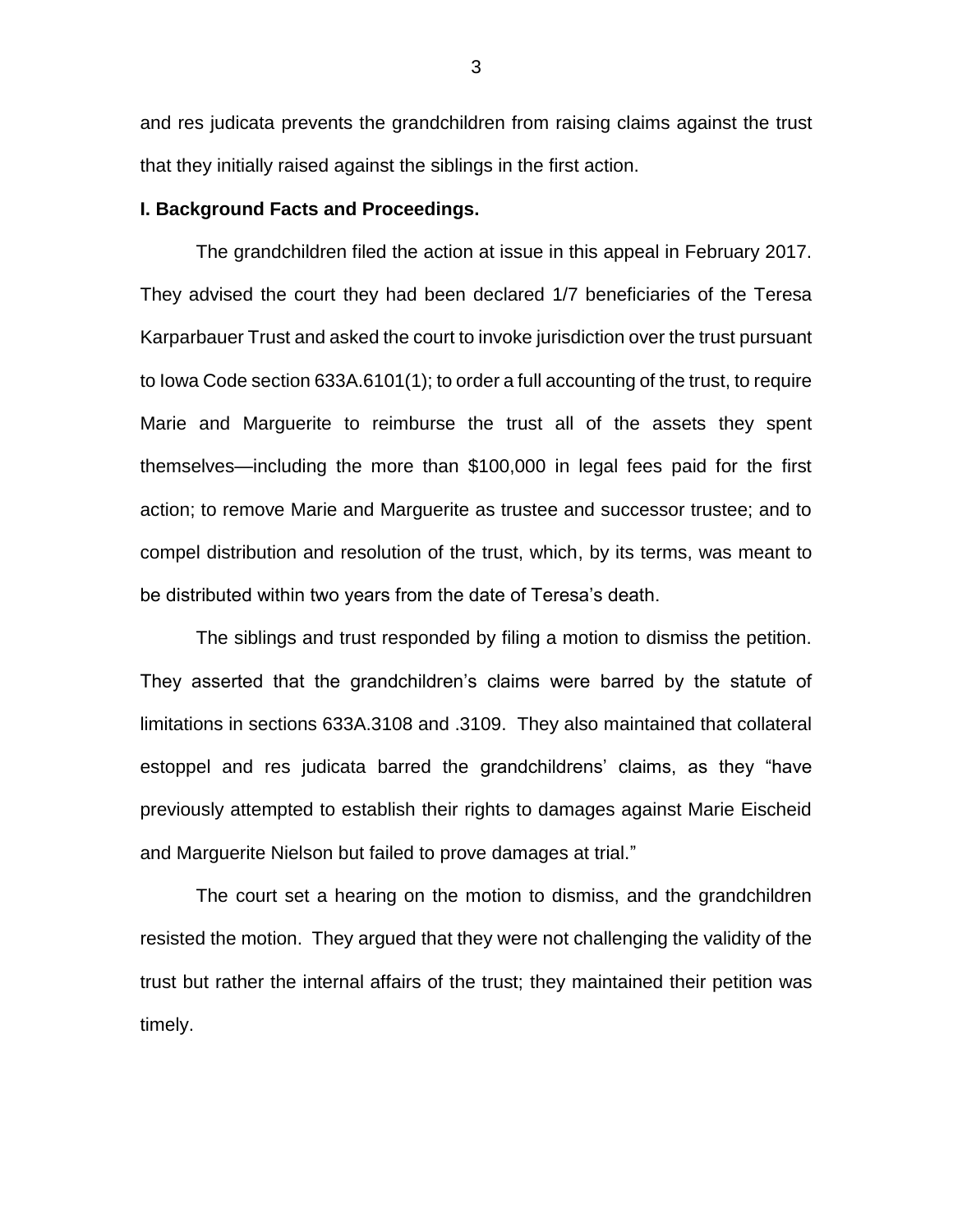Following the hearing, $2$  the district court denied the trust and siblings' motion to dismiss.

The siblings and trust then filed a motion for summary judgment, making substantially the same arguments as they had in the motion to dismiss.

The court denied their motion, ruling the statute of limitations found in section 633A.3108 was not applicable, as the grandchildren's petition—rather than challenging the validity of the trust—related to the administration of the trust. The court ruled the siblings had not shown issue or claim preclusion, as they had neither identified an issue previously decided that would prevent the grandchildren from prevailing on their petition nor did they establish the claims from the first and second action were the same.

In July 2017, the grandchildren filed a motion for partial summary judgment. In it, they urged the court to invoke jurisdiction over the trust and order an accounting of the trust, to remove Marie and Marguerite as trustees for violating their fiduciary duties, and to appoint a special trustee for the purpose of wrapping up and distributing the trust.

The court took judicial notice of the first proceeding and the ruling that the grandchildren were 1/7 beneficiaries of the trust. It then concluded that, pursuant to Iowa Code section 633A.6101, the grandchildren were interested parties who could invoke the jurisdiction of the district court with respect to the internal affairs of the trust. Additionally, based on the ruling in the first action that Marie and Marguerite had violated their fiduciary duties as co-conservators by amending the

 $\overline{a}$ 

4

 $2$  The hearing was reported, but we do not have a transcript of the proceedings.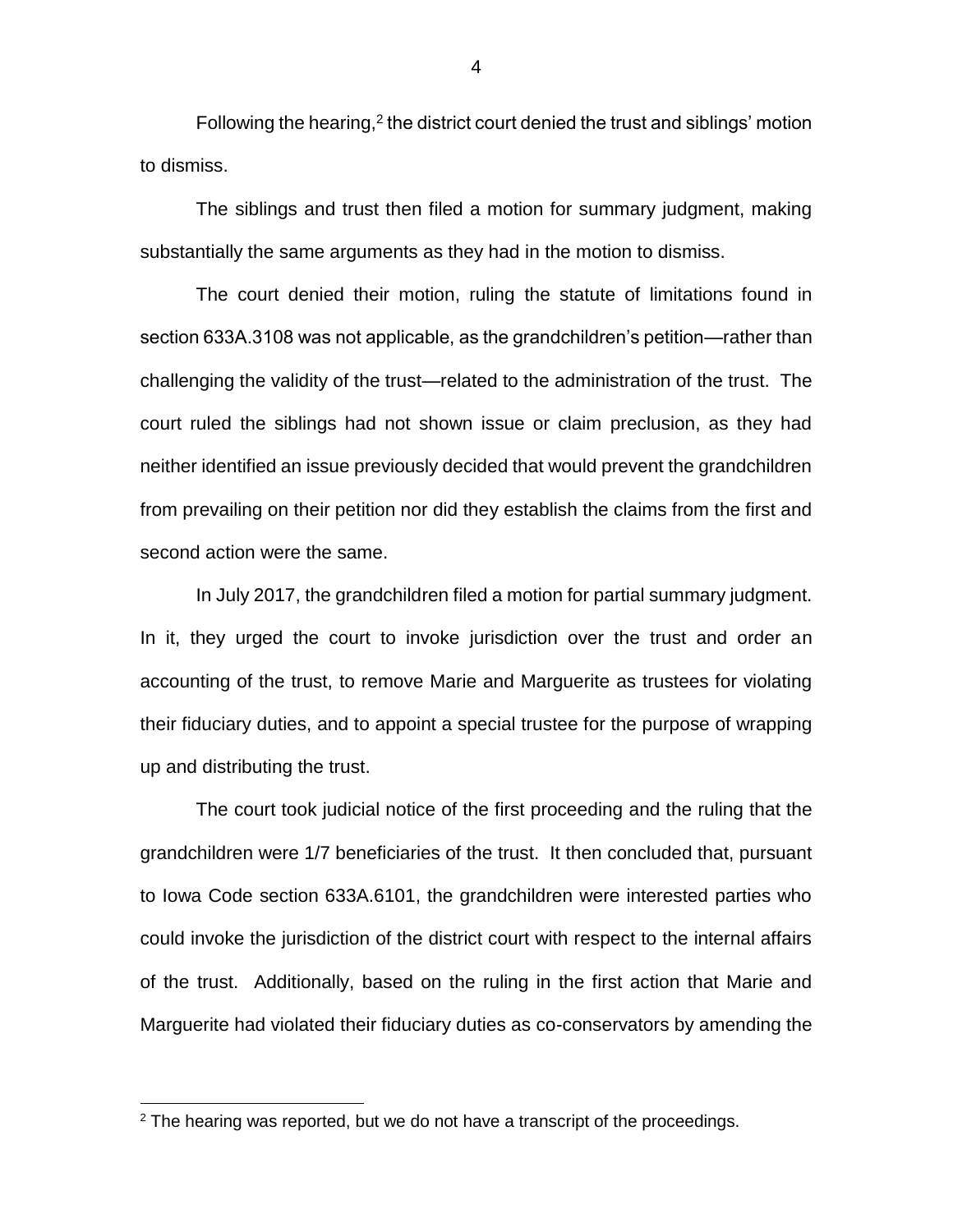trust to remove the grandchildren, $3$  the court removed both women as trustees. Teresa Smith, who was named by the trust, was then appointed as trustee. Finally, Marie was ordered to file her final report and accounting within thirty days of the court's ruling. The siblings appeal. 4

### **II. Standard of Review.**

The parties disagree about the appropriate standard of review. "Even in an equity case we cannot finds facts de novo in an appeal from a summary judgment motion. Accordingly, our scope of review is on error." *Farm & City Ins. Co. v. Anderson*, 509 N.W.2d 487, 489 (Iowa 1993) (citation omitted).

### **III. Discussion.**

 $\overline{a}$ 

### **A. First Action.**

The siblings and trust maintain that the ruling of our court in the first action, *see Kerber*, 2016 WL 1696929, at \*10, violated the due process rights of the trust, as it was not a named party.

First, they argue that the trust's rights were violated by lack of notice regarding the first action. The siblings do not provide any argument or supportive authority to establish they may collaterally attack the constitutionality of the first ruling now on appeal of the second action, after procedendo has issued in the

<sup>&</sup>lt;sup>3</sup> Technically, they removed their sibling, Shirley, but as she was deceased, it effectively removed Shirley's children—the grandchildren—who were to receive her portion.

<sup>&</sup>lt;sup>4</sup> The siblings and trust first filed an appeal from the denial of their motion for summary judgment. Later, they filed an appeal from the grandchildren's meritorious motion for partial summary judgment. Our supreme court issued an order stating the appeal from the ruling granting the grandchildren's motion for partial summary judgment was an appeal as a matter of right and "[a]ssuming without deciding the appeal [of the denial of the sibling's and trust's motion for summary judgment] is interlocutory and not appealable as of right, this court grants the appellants' application for interlocutory appeal." The court consolidated the two appeals and transferred the case to us.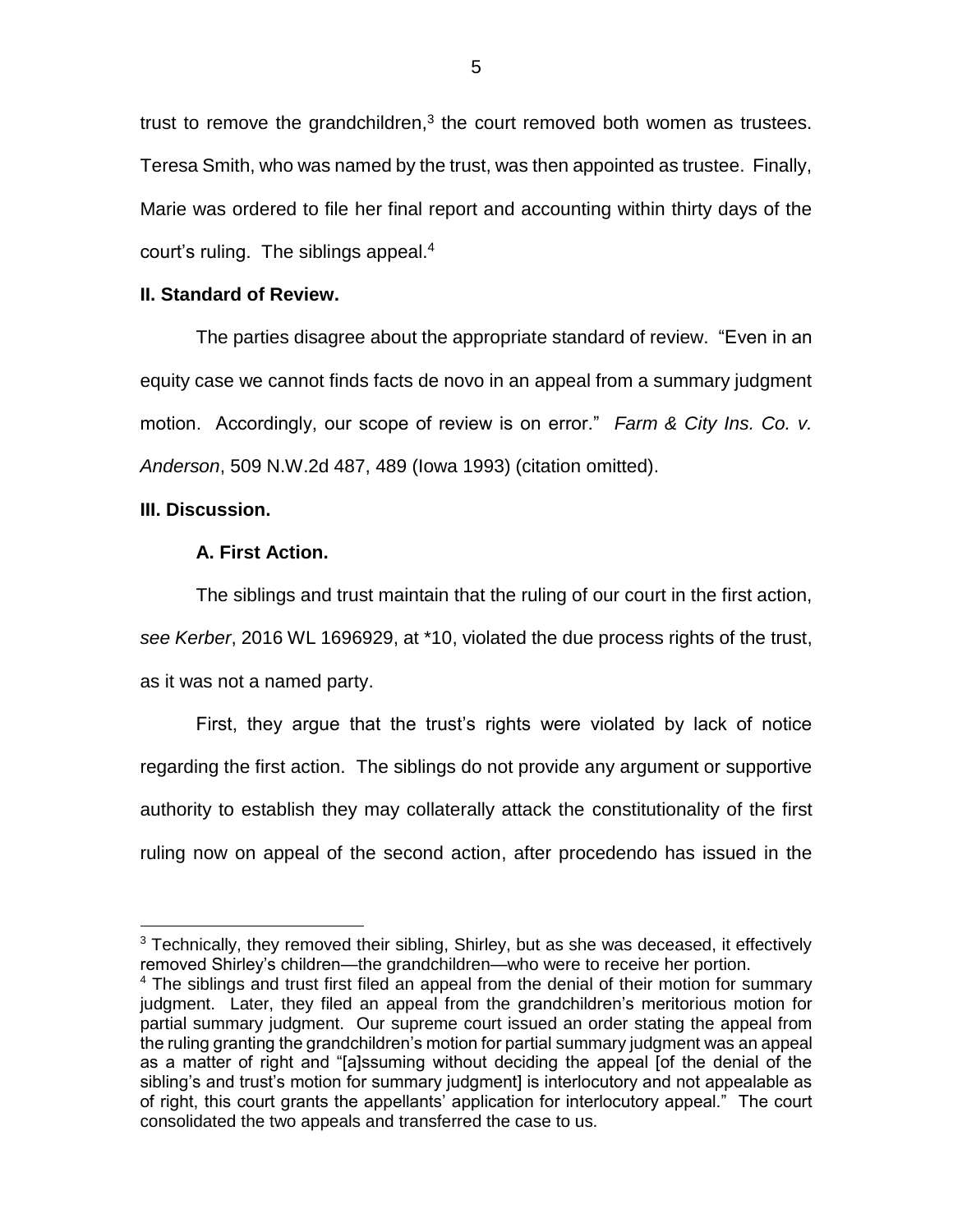appeal of the first ruling. *See, e.g.*, *Sanford v. Manternach*, 601 N.W.2d 360, 364 (Iowa 1999) ("Our prior case law is clear that a judgment is not subject to collateral attack except on jurisdictional grounds.").They also fail to include the necessary statement regarding error preservation. *See* Iowa R. App. P. 6.903(2)(g)(1) (requiring the appellant, in their argument section, to include "[a] statement addressing how the issue was preserved for appellate review, with references to the places in the record where the issue was raised and decided"). The trust concedes the district court did not issue a ruling on this argument. *See Peters v. Burlington N. R.R. Co.*, 492 N.W.2d 399, 401 (Iowa 1992) ("Ordinarily, issues must be raised and decided by the trial court before they may be raised and decided on appeal."). Moreover, they have provided no authority to support their underlying assumption that a trust has due process rights. The case they cite, a United States Supreme Court case, *Mullane v. Central Hanover Bank & Trust Co.*, 339 U.S. 306, 307 (1950), contemplated whether a New York banking statute providing that notice could be given to beneficiaries by publication in a local newspaper was incompatible with the Fourteenth Amendment. It does not address the rights of a trust. The siblings failed to pursue any interests of the trust in the first action; they sought further review of our ruling and were denied. The trust then failed to file a post-ruling motion in the second action, and it did not obtain a ruling on this issue from the district court.

Next, they maintain the court lacked personal jurisdiction over the trust. But personal jurisdiction can be waived. *See In re Estate of Falck*, 672 N.W.2d 785, 789 (Iowa 2003) ("Unlike personal jurisdiction, a party cannot waive or vest by consent subject matter jurisdiction"). "[W]here subject matter jurisdiction exists, an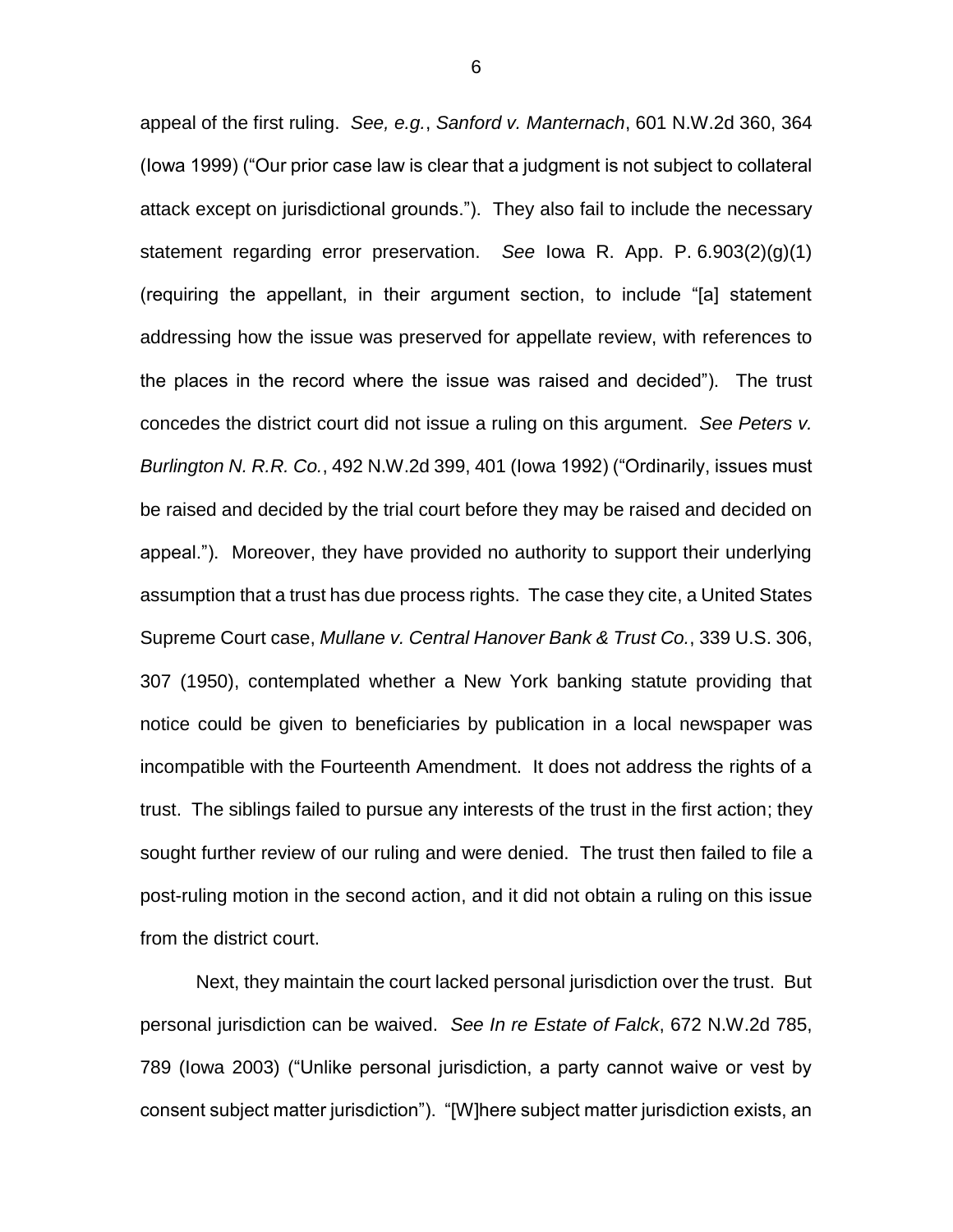impediment to the court's authority can be obviated by consent, waiver, or estoppel." *State v. Mandicino*, 509 N.W.2d 481, 483 (Iowa 1993) (emphasis removed). A ruling made without personal jurisdiction is voidable, not void. *Falck*, 672 N.W.2d at 790. And "[a] voidable judgment is not subject to a collateral attack." *Id.* at 791.

The siblings also assert the district court and our court lacked subject matter jurisdiction in the first action. We acknowledge that issues involving subject matter jurisdiction may be raised at any time. *Id.* at 789. But the siblings and trust do not offer any supportive authority or facts for their claim that the court lacked subject matter jurisdiction. "'Subject matter jurisdiction' refers to the power of a court to deal with a class of cases to which a particular case belongs. A constitution or legislative enactment confers subject matter jurisdiction on the courts." *Id.* (citation omitted)."The district court has exclusive, general, and original jurisdiction of all actions, proceedings, and remedies, civil, criminal, probate, and juvenile, except in cases where exclusive or concurrent jurisdiction is conferred upon some other court, tribunal, or administrative body." Iowa Code § 602.6101.

We do not consider this argument further.

#### **B. Statute of Limitations.**

The siblings and the trust maintain the grandchildren are barred from any interest or portion of the trust because they had to contest "the validity of the final trust as drafted . . . within one year." They maintain sections 633A.3108 and .3109 preclude the grandchildren's 2017 petition.

We agree with the district court that the claimed statute of limitations are not applicable here. Section 633A.3108 requires that an action "to contest the validity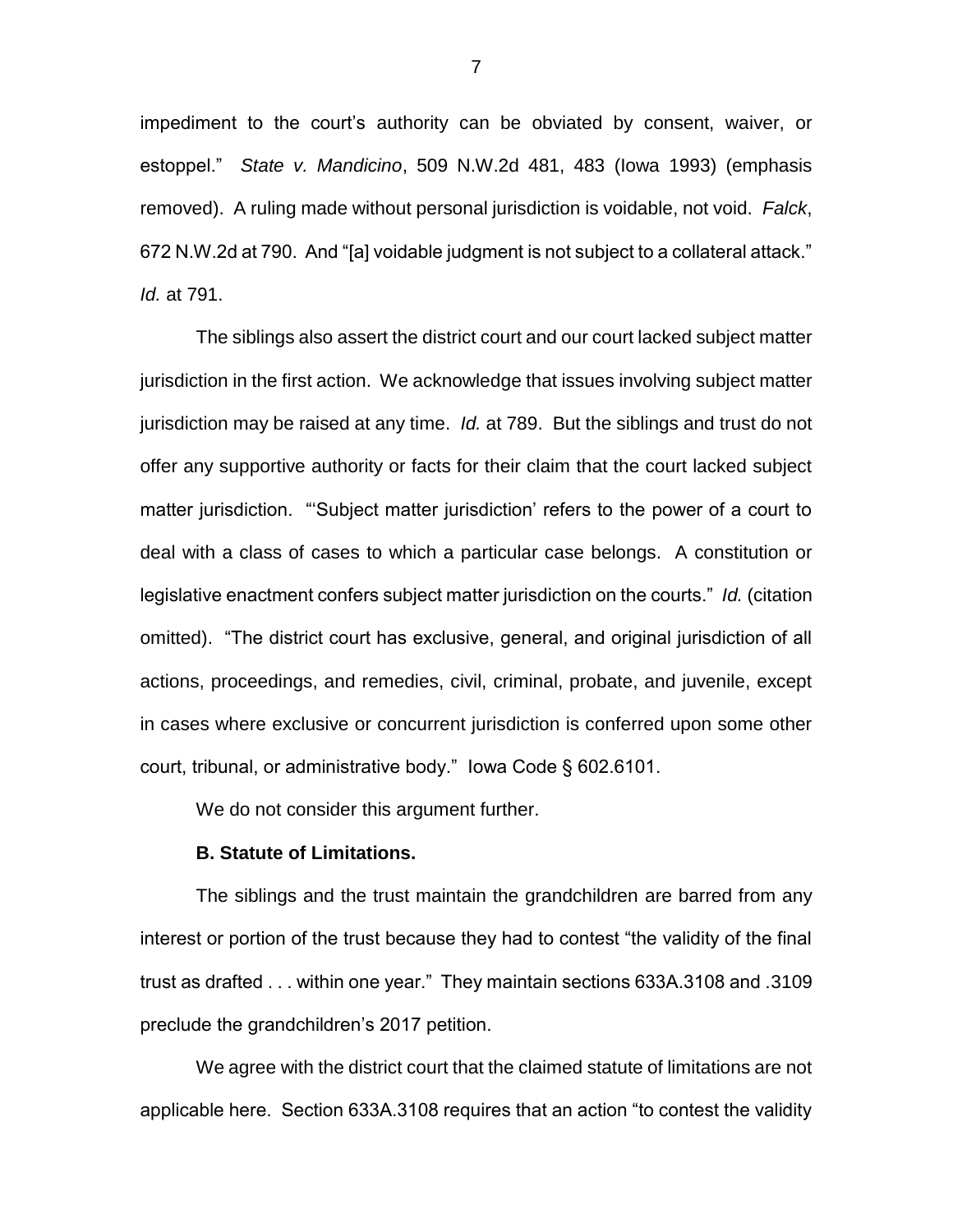of a revocable trust" be brought "no later than one year following the death of the settlor." Section 633A.3109 provides a limitation on a creditor's rights against a revocable trust. The grandchildren are neither contesting the validity of the trust nor are they creditors.

Rather, in this action, the grandchildren sought judicial intervention in the administration of the trust. *See* Iowa Code §§ 633A.6201 ("The administration of trusts shall proceed expeditiously and free of judicial intervention, except to the extent the jurisdiction of the court is invoked by interested parties or other exercised as provided by law."), .6202 (providing a number of actions a trustee or beneficiary can petition the court concerning). Such intervention can be sought at any time. *See id.* §§ 633A.6101(1) ("The district court sitting in probate has exclusive jurisdiction of proceedings concerning the internal affairs of a trust . . . and other actions and proceedings involving a trust and third persons. Such jurisdiction may be invoked by any interested party at any time."); .1102(10) (including "a beneficiary" in the definition of "interested person").

### **C. Due Process Rights.**

Next, the siblings and trust argue, "The Iowa district court ignored Iowa law and violated the constitutional due process rights of the Teresa E. Kasparbauer Trust when it ordered that the [grandchildren] were entitled to a 1/7th share of the [trust] in granting appellees' motion for summary judgment."

While they characterize this as an argument against the court's rulings in this second action, we understand this to be an attempt at another collateral attack of the first ruling. And again, they have not included an explanation of how error was preserved on this issue. *See* Iowa R. App. P. 6.903(2)(g)(1). They have also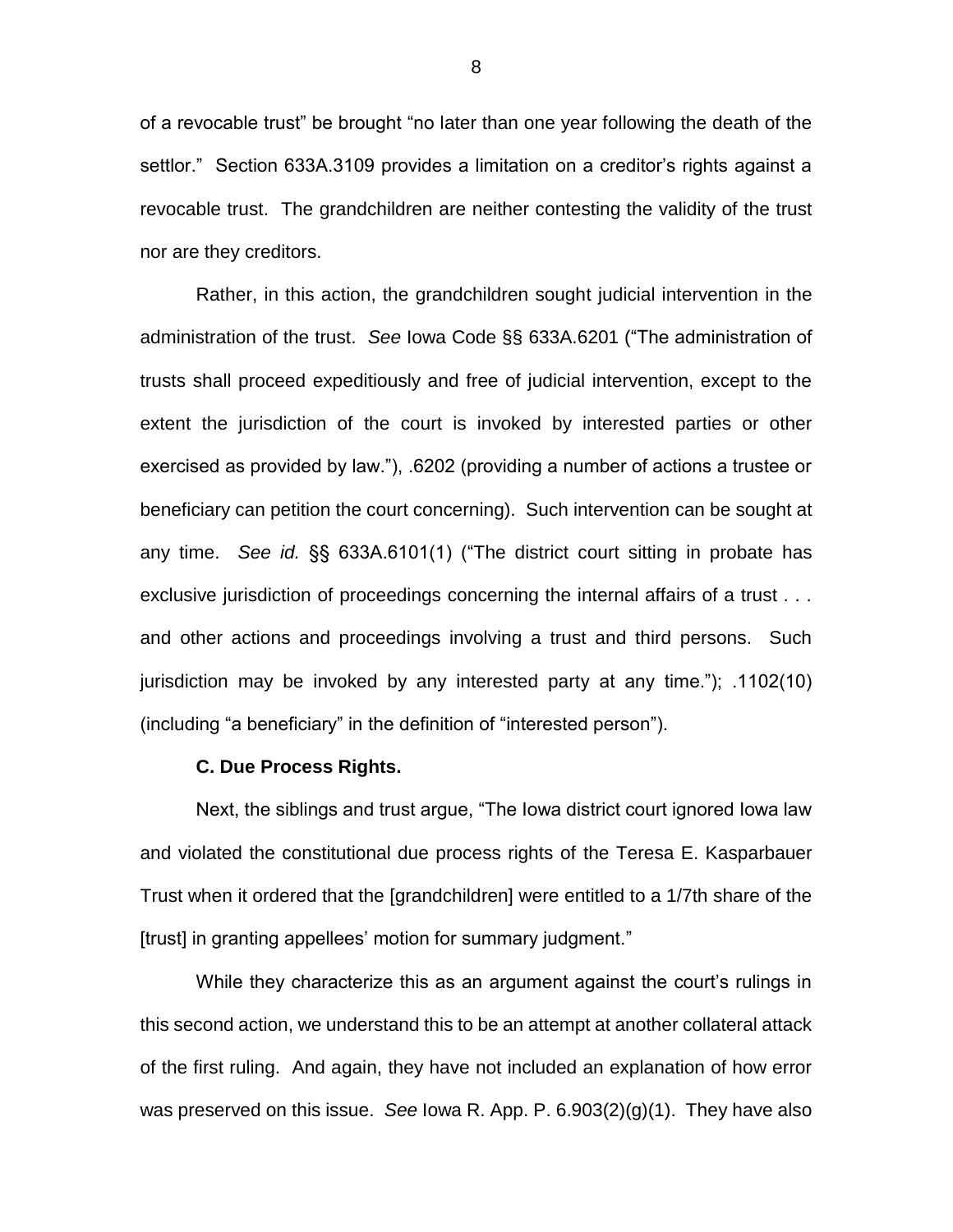failed to include any legal authority to support their arguments. Insofar as the siblings and trust have raised a cognizable claim, we consider it waived. *See* Iowa R. App. P.  $6.903(2)(g)(3)$  ("Failure to cite authority in support of an issue may be deemed waiver of that issue."); *see also Baker v. City of Iowa City*, 750 N.W.2d 93, 102 (Iowa 2008) (refusing to consider an issue when a party cited no authority because "[i]n order to address this issue under these circumstances, we would be obliged 'to assume a partisan role and undertake the appellant's research and advocacy.'" (citation omitted)).

#### **D. Collateral Estoppel and Res Judicata.**

The siblings and trust argue that the doctrine of collateral estoppel and res judicata bar the grandchildren from bringing their second action.

The doctrine of collateral estoppel, sometimes also called issue preclusion, "prevents parties from relitigating issues previously resolved in prior litigation if certain prerequisites are established." *Comes v. Microsoft Corp.*, 709 N.W.2d 114, 117 (Iowa 2006). "In general, collateral estoppel prevents parties to a prior action in which judgment has been entered from relitigating in a subsequent action issues raised and resolved in the previous action." *Id.* at 117–18. And while the "doctrine may be utilized in either a defensive or offensive manner, *see id.* at 118, here it is the siblings and trust that have a problem due to collateral estoppel.

They continue to argue that the grandchildren are not entitled to 1/7 of the trust, but a final ruling by this court has determined otherwise. *See Spiker v. Spiker*, 708 N.W.2d 347, 353 (Iowa 2006) (citing Restatement (Second) Judgments § 27 at 250 (1982) ("When an issue or fact of law is *actually litigated* and determined by a valid and final judgment, and the determination is essential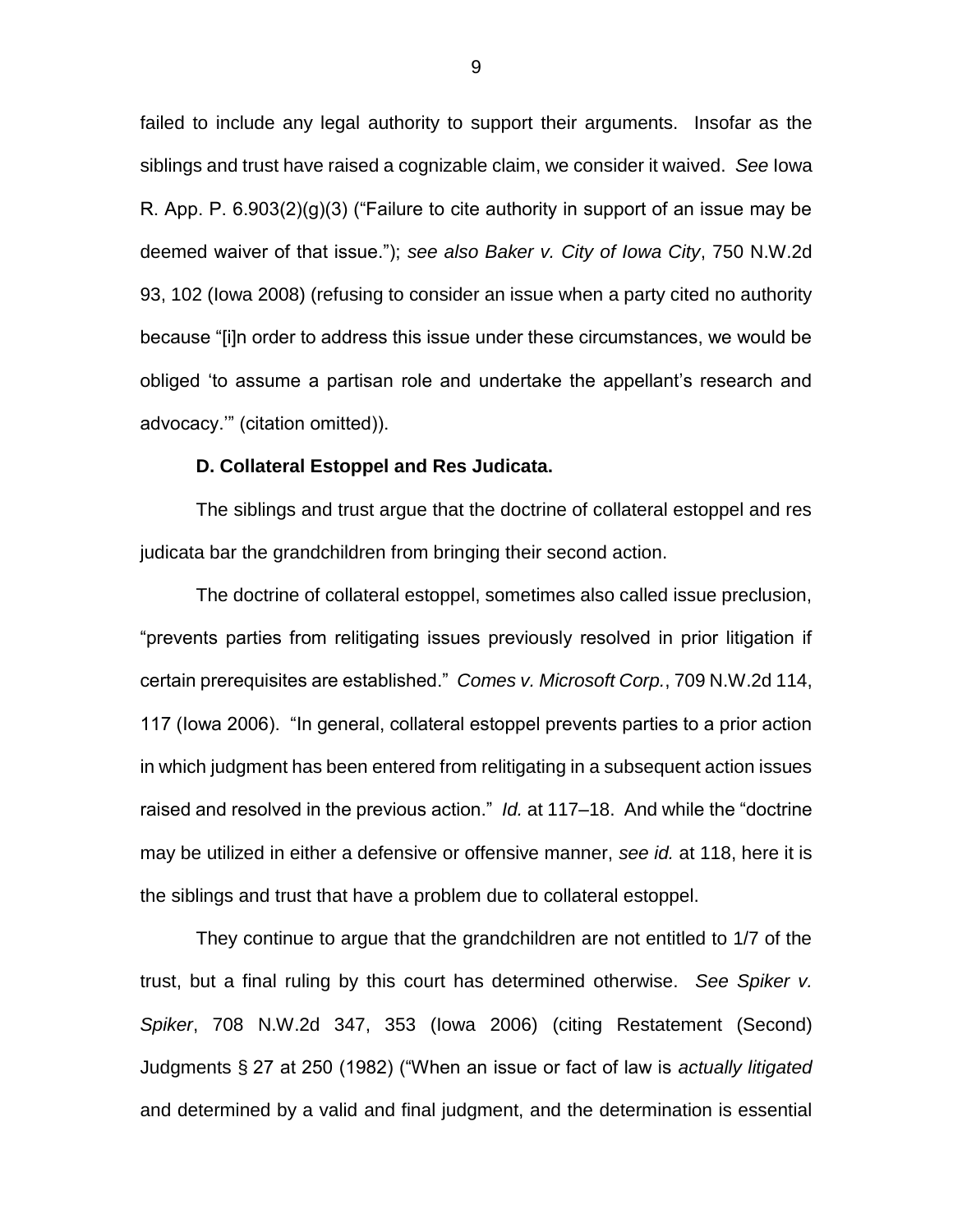to the judgment, the determination is conclusive in subsequent action between the parties, whether on the same or a different claim.")). Rather than asking the court to relitigate their rights in relation to the trust, the grandchildren have based this second action—asking the district court to intervene in the administration of the trust—upon the prior ruling that they are, in fact, beneficiaries. Moreover, they rely upon the court's ruling in the first action that Marie and Marguerite breached their fiduciary duties as co-conservators to have them removed as trustees.

"The general rule of claim preclusion holds that a valid and final judgment on a claim bars a second action on the adjudicated claim or any part thereof." *Pavone v. Kirke*, 807 N.W.2d 828, 835 (Iowa 2011). "Therefore, a party must litigate all matters growing out of the claim, and claim preclusions will apply not only to matters actually determined in an earlier action but to all relevant matters that could have been determined." *Id.* (altered for readability) (citations omitted). "Claim preclusion may preclude litigation on matters that parties never litigated in the first claim." *Id.*

The siblings and trust characterize the first lawsuit as a damages action brought by the grandchildren. They have repeatedly urged that the grandchildren failed to establish damages in their first action and that this second lawsuit is their attempt to get a second chance to do so. However, this second action does not involve a tort claim. Instead, the grandchildren—who after the first action are beneficiaries of the trust—are using the statutory power given to interested parties to involve the court in the administration of the trust. Part of this action includes asking the court to wrap up and distribute the assets of the trust—as the trust itself